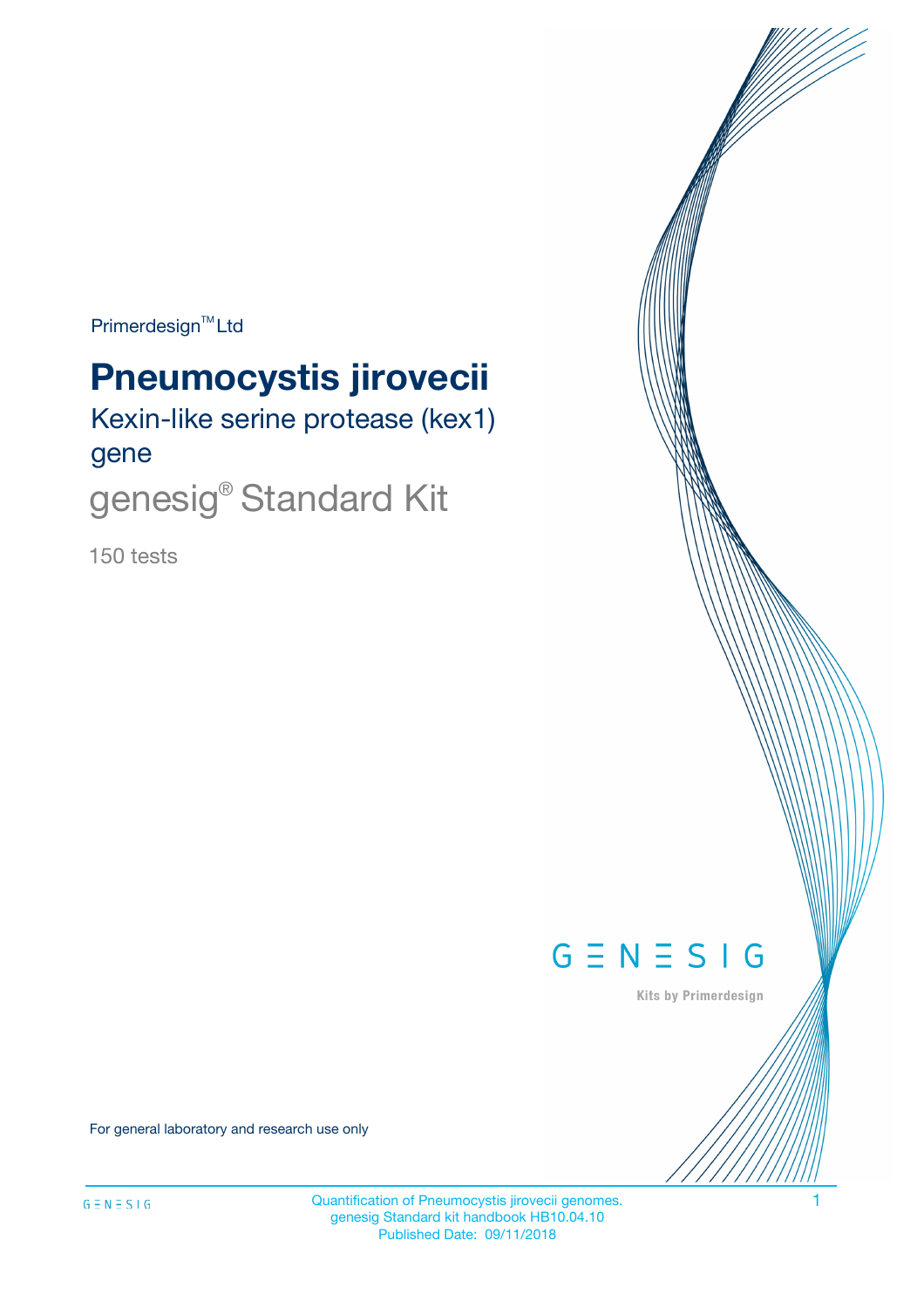## Introduction to Pneumocystis jirovecii

Pneumocystis jirovecii is a fungi of the Pneumocystidaceae family, the genome of which has not been fully sequenced. This species of fungus causes Pneumocystis Pneumonia in human hosts.

Inhalation of P. jirovecii allows entry to the host lungs where it adheres to the epithelium of the alveoli. Here the cysts initially undergo meiosis and subsequently mitosis in three stages allowing an increase of the intracystic nuclei from 2 to 8. At the end of the third stage, excystment allows release of the trophic form of the protozoa which can be up to 4µm in diameter. The trophic form undergoes binary fission to produce many haploid trophic forms that conjugate and produce early cysts.

Within the host, the protozoa only cause disease in immuno-supressed or immunocompromised individuals. In these cases a form of pneumonia called Pneumocystis Pneumonia (PCP) can be seen. This disease presents with symptoms including a cough, shortness of breath and fever, although the infection can spread to other organs including the liver, kidneys and spleen. A combination of antibiotics is typically used to treat the infection with a treatment course running for up to 3 weeks.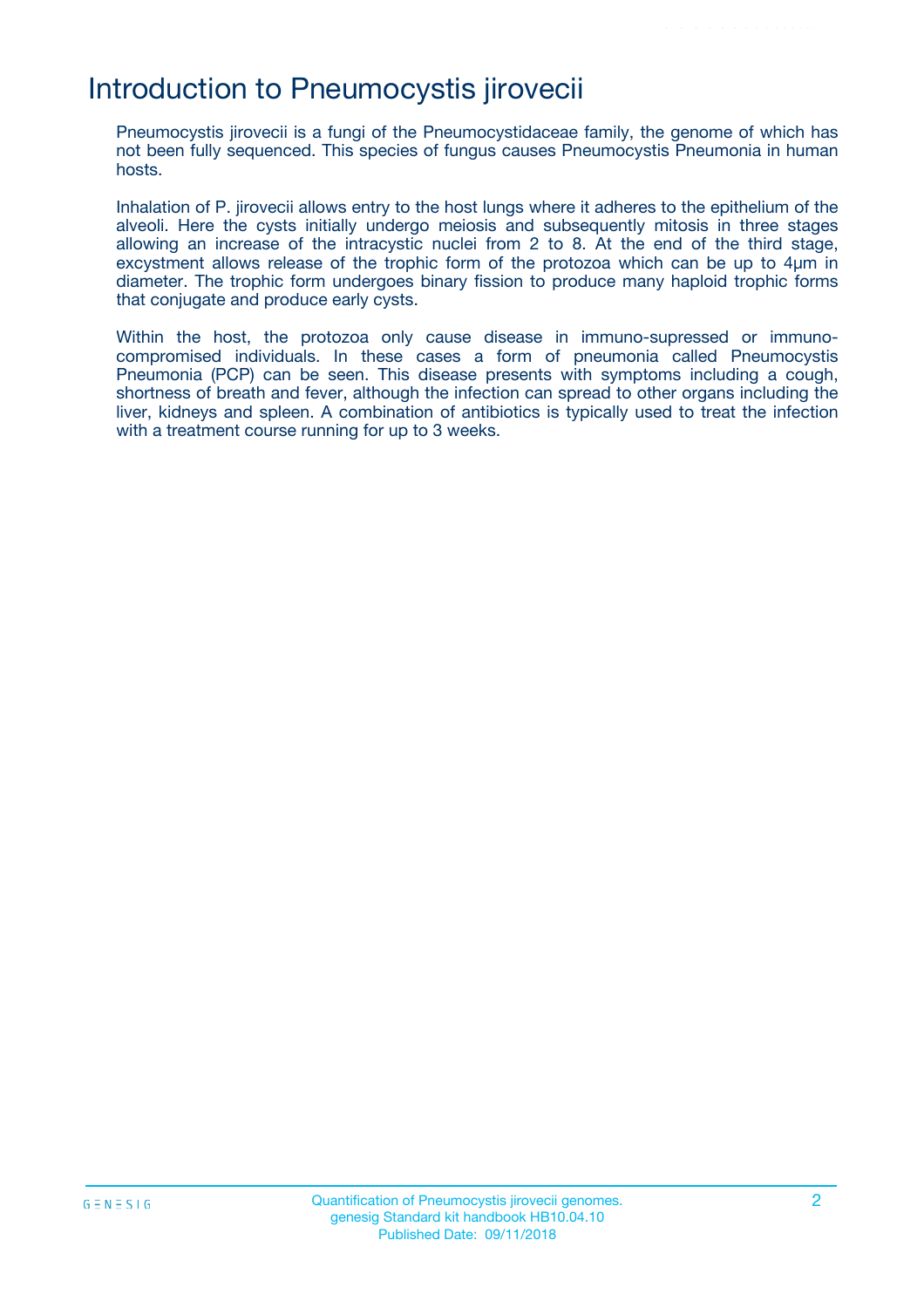## **Specificity**

The Primerdesign genesig Kit for Pneumocystis jirovecii (P.jirovecii) genomes is designed for the in vitro quantification of P.jirovecii genomes. The kit is designed to have a broad detection profile. Specifically, the primers represent 100% homology with over 95% of the NCBI database reference sequences available at the time of design.

The dynamics of genetic variation means that new sequence information may become available after the initial design. Primerdesign periodically reviews the detection profiles of our kits and when required releases new versions.

Our kit for Pneumocystis. Jirovecii cluster has been designed for the specific and exclusive in vitro quantification of the Pneumocystis jirovecii species within human samples. Please note that this species has recently been reclassified and was previously known as P.carinii f. sp. Hominis. The target sequence within the KEX1 gene has previously been shown to be a good genetic marker for P. jirovecii in other clinical real-time PCR based studies (Rohner P, et.al 2009). This gene has no known homology with other species in the P. carinii at the primer binding sites. The primers and probe sequences in this kit have 100% homology with over 95% of reference sequences in the NCBI database based on a comprehensive bioinformatics analysis.

If you require further information, or have a specific question about the detection profile of this kit then please send an e.mail to enquiry@primerdesign.co.uk and our bioinformatics team will answer your question.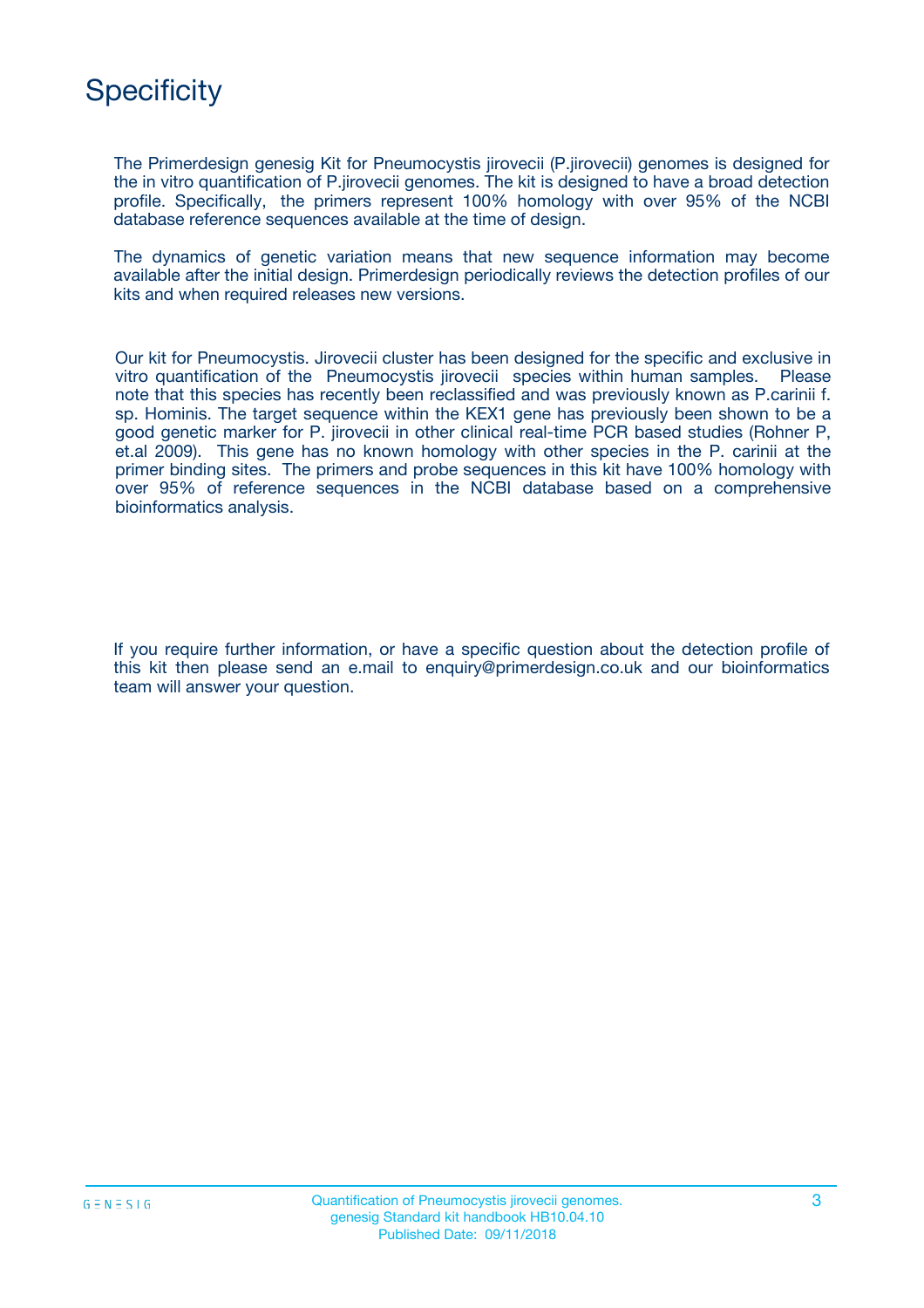## Kit contents

- **P.jirovecii specific primer/probe mix (150 reactions BROWN)** FAM labelled
- **P.jirovecii positive control template (for Standard curve RED)**
- **RNase/DNase free water (WHITE)** for resuspension of primer/probe mixes
- **Template preparation buffer (YELLOW)** for resuspension of positive control template and standard curve preparation

## Reagents and equipment to be supplied by the user

#### **Real-time PCR Instrument**

#### **Extraction kit**

This kit is recommended for use with genesig Easy DNA/RNA extraction kit. However, it is designed to work well with all processes that yield high quality RNA and DNA with minimal PCR inhibitors.

#### **oasig**TM **lyophilised or Precision**®**PLUS 2X qPCR Master Mix**

This kit is intended for use with oasig or PrecisionPLUS2X qPCR Master Mix.

**Pipettors and Tips**

**Vortex and centrifuge**

**Thin walled 1.5 ml PCR reaction tubes**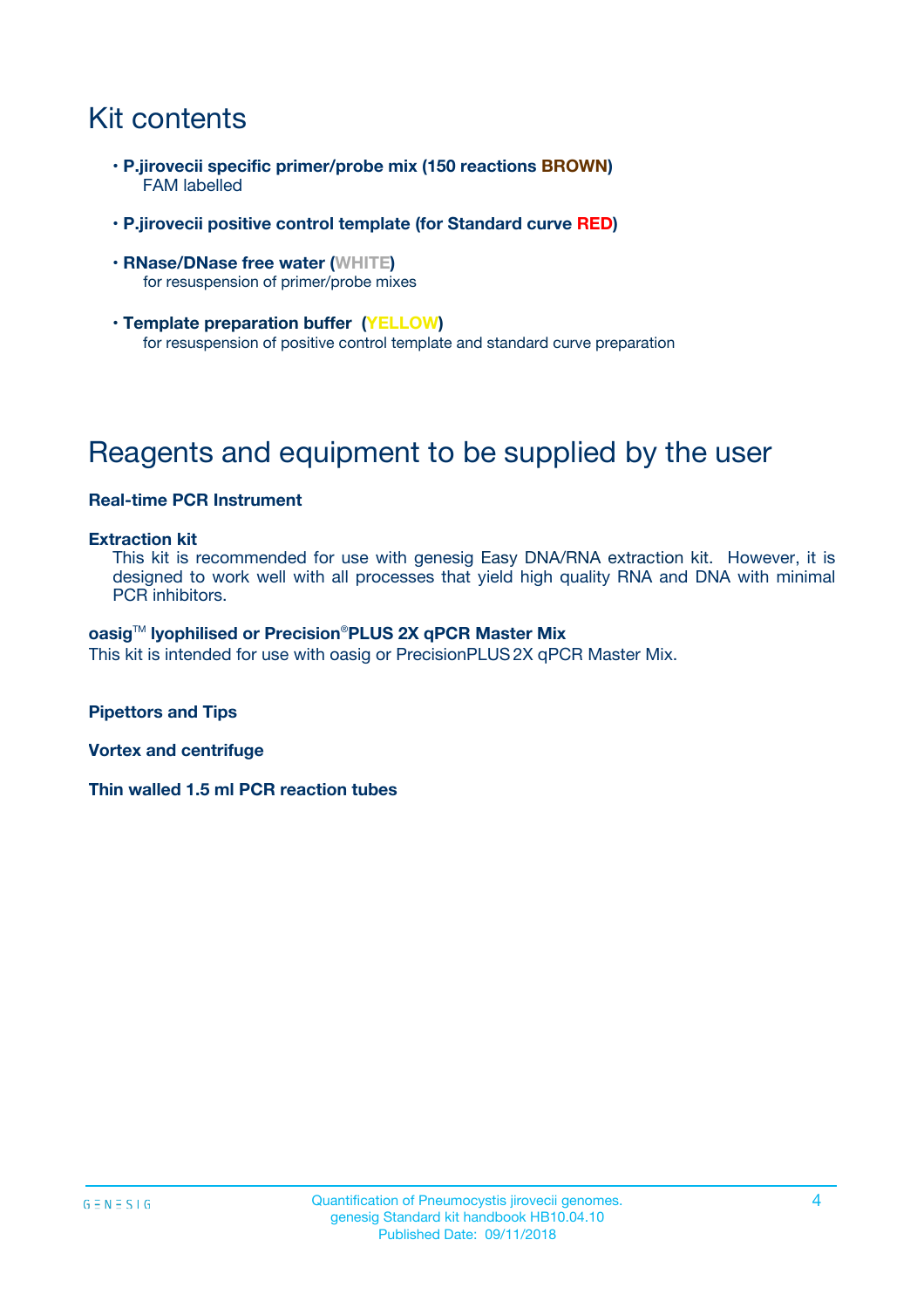### Kit storage and stability

This kit is stable at room temperature but should be stored at -20ºC on arrival. Once the lyophilised components have been resuspended they should not be exposed to temperatures above -20°C for longer than 30 minutes at a time and unnecessary repeated freeze/thawing should be avoided. The kit is stable for six months from the date of resuspension under these circumstances.

If a standard curve dilution series is prepared this can be stored frozen for an extended period. If you see any degradation in this serial dilution a fresh standard curve can be prepared from the positive control.

Primerdesign does not recommend using the kit after the expiry date stated on the pack.

### Suitable sample material

All kinds of sample material suited for PCR amplification can be used. Please ensure the samples are suitable in terms of purity, concentration, and DNA integrity. Always run at least one negative control with the samples. To prepare a negative-control, replace the template DNA sample with RNase/DNase free water.

### Dynamic range of test

Under optimal PCR conditions genesig P.jirovecii detection kits have very high priming efficiencies of >95% and can detect less than 100 copies of target template.

### Notices and disclaimers

This product is developed, designed and sold for research purposes only. It is not intended for human diagnostic or drug purposes or to be administered to humans unless clearly expressed for that purpose by the Food and Drug Administration in the USA or the appropriate regulatory authorities in the country of use. During the warranty period Primerdesign genesig detection kits allow precise and reproducible data recovery combined with excellent sensitivity. For data obtained by violation to the general GLP guidelines and the manufacturer's recommendations the right to claim under guarantee is expired. PCR is a proprietary technology covered by several US and foreign patents. These patents are owned by Roche Molecular Systems Inc. and have been sub-licensed by PE Corporation in certain fields. Depending on your specific application you may need a license from Roche or PE to practice PCR. Additional information on purchasing licenses to practice the PCR process may be obtained by contacting the Director of Licensing at Roche Molecular Systems, 1145 Atlantic Avenue, Alameda, CA 94501 or Applied Biosystems business group of the Applera Corporation, 850 Lincoln Centre Drive, Foster City, CA 94404. In addition, the 5' nuclease assay and other homogeneous amplification methods used in connection with the PCR process may be covered by U.S. Patents 5,210,015 and 5,487,972, owned by Roche Molecular Systems, Inc, and by U.S. Patent 5,538,848, owned by The Perkin-Elmer Corporation.

### Trademarks

Primerdesign™ is a trademark of Primerdesign Ltd.

genesig $^\circledR$  is a registered trademark of Primerdesign Ltd.

The PCR process is covered by US Patents 4,683,195, and 4,683,202 and foreign equivalents owned by Hoffmann-La Roche AG. BI, ABI PRISM® GeneAmp® and MicroAmp® are registered trademarks of the Applera Genomics (Applied Biosystems Corporation). BIOMEK® is a registered trademark of Beckman Instruments, Inc.; iCycler™ is a registered trademark of Bio-Rad Laboratories, Rotor-Gene is a trademark of Corbett Research. LightCycler™ is a registered trademark of the Idaho Technology Inc. GeneAmp®, TaqMan® and AmpliTaqGold® are registered trademarks of Roche Molecular Systems, Inc., The purchase of the Primerdesign reagents cannot be construed as an authorization or implicit license to practice PCR under any patents held by Hoffmann-LaRoche Inc.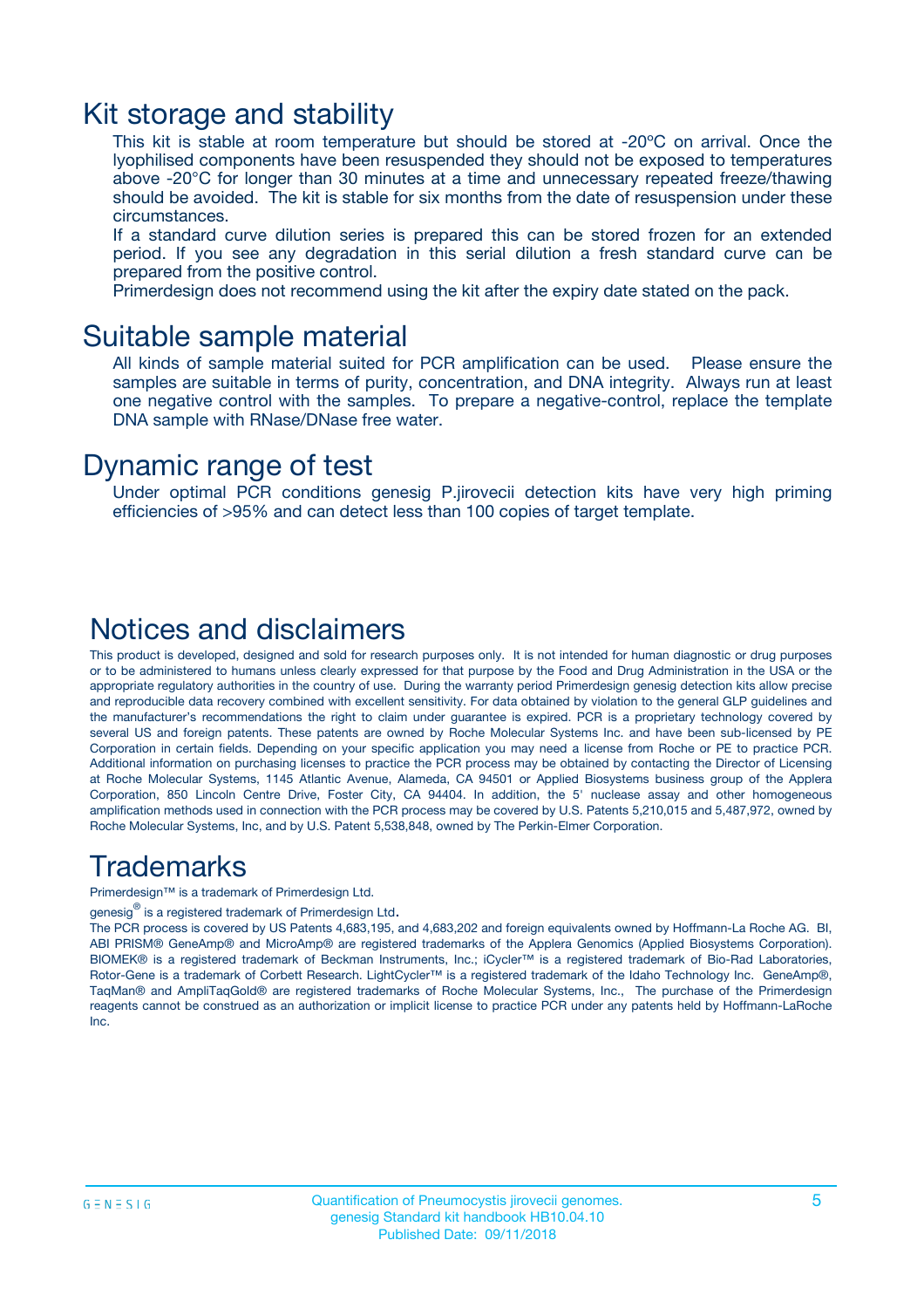## Principles of the test

#### **Real-time PCR**

A P.jirovecii specific primer and probe mix is provided and this can be detected through the FAM channel.

The primer and probe mix provided exploits the so-called TaqMan® principle. During PCR amplification, forward and reverse primers hybridize to the P.jirovecii DNA. A fluorogenic probe is included in the same reaction mixture which consists of a DNA probe labeled with a 5`-dye and a 3`-quencher. During PCR amplification, the probe is cleaved and the reporter dye and quencher are separated. The resulting increase in fluorescence can be detected on a range of qPCR platforms.

#### **Positive control**

For copy number determination and as a positive control for the PCR set up, the kit contains a positive control template. This can be used to generate a standard curve of P.jirovecii copy number / Cq value. Alternatively the positive control can be used at a single dilution where full quantitative analysis of the samples is not required. Each time the kit is used, at least one positive control reaction must be included in the run. A positive result indicates that the primers and probes for detecting the target P.jirovecii gene worked properly in that particular experimental scenario. If a negative result is obtained the test results are invalid and must be repeated. Care should be taken to ensure that the positive control does not contaminate any other kit component which would lead to false-positive results. This can be achieved by handling this component in a Post PCR environment. Care should also be taken to avoid cross-contamination of other samples when adding the positive control to the run. This can be avoided by sealing all other samples and negative controls before pipetting the positive control into the positive control well.

#### **Negative control**

To validate any positive findings a negative control reaction should be included every time the kit is used. For this reaction the RNase/DNase free water should be used instead of template. A negative result indicates that the reagents have not become contaminated while setting up the run.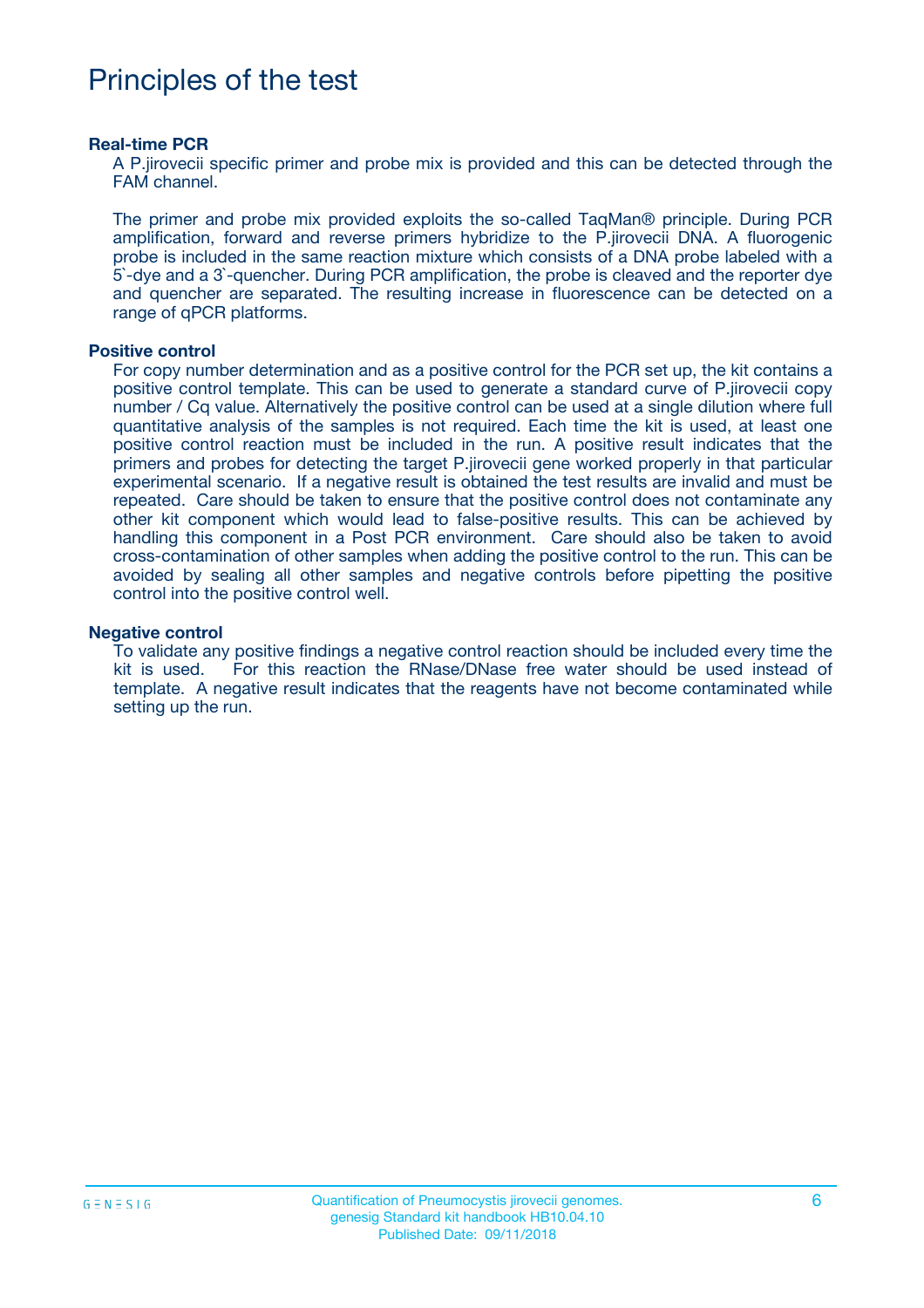### Resuspension protocol

To minimize the risk of contamination with foreign DNA, we recommend that all pipetting be performed in a PCR clean environment. Ideally this would be a designated PCR lab or PCR cabinet. Filter tips are recommended for all pipetting steps.

#### **1. Pulse-spin each tube in a centrifuge before opening.**

This will ensure lyophilised primer and probe mix is in the base of the tube and is not spilt upon opening the tube.

**2. Resuspend the kit components in the RNase/DNase free water supplied, according to the table below.**

To ensure complete resuspension, vortex each tube thoroughly.

| Component - resuspend in water       | Volume    |
|--------------------------------------|-----------|
| <b>Pre-PCR pack</b>                  |           |
| P.jirovecii primer/probe mix (BROWN) | $165 \mu$ |

#### **3. Resuspend the positive control template in the template preparation buffer supplied, according to the table below:**

To ensure complete resuspension, vortex the tube thoroughly.

| Component - resuspend in template preparation buffer |        |  |
|------------------------------------------------------|--------|--|
| <b>Post-PCR heat-sealed foil</b>                     |        |  |
| P.jirovecii Positive Control Template (RED) *        | 500 µl |  |

\* This component contains high copy number template and is a VERY significant contamination risk. It must be opened and handled in a separate laboratory environment, away from the other components.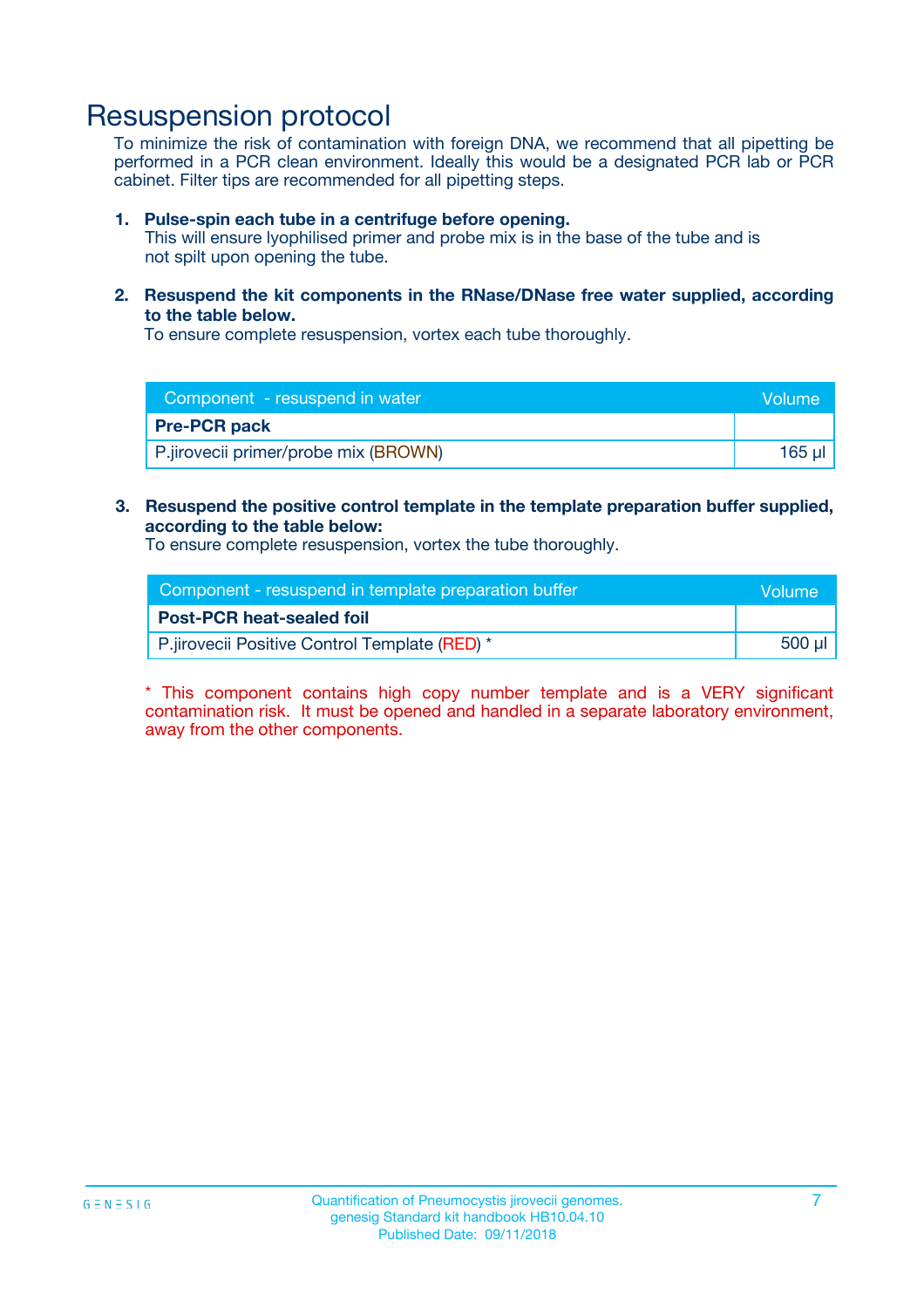## qPCR detection protocol

**1. For each DNA sample prepare a reaction mix according to the table below:** Include sufficient reactions for positive and negative controls.

| Component                                 | Volume   |
|-------------------------------------------|----------|
| oasig or PrecisionPLUS 2X qPCR Master Mix | 10 $\mu$ |
| P.jirovecii primer/probe mix (BROWN)      | 1 $\mu$  |
| <b>RNase/DNase free water (WHITE)</b>     | $4 \mu$  |
| <b>Final Volume</b>                       | $15$ µ   |

- **2. Pipette 15µl of this mix into each well according to your qPCR experimental plate set up.**
- **3. Prepare DNA templates for each of your samples.**
- **4. Pipette 5µl of DNA template into each well, according to your experimental plate set up.**

For negative control wells use 5µl of RNase/DNase free water. The final volume in each well is 20µl.

**5. If a standard curve is included for quantitative analysis, prepare a reaction mix according to the table below:**

| Component                                 | Volume     |
|-------------------------------------------|------------|
| oasig or PrecisionPLUS 2X qPCR Master Mix | 10 µl      |
| P.jirovecii primer/probe mix (BROWN)      | 1 µI       |
| <b>RNase/DNase free water (WHITE)</b>     | $4 \mu$    |
| <b>Final Volume</b>                       | $15$ $\mu$ |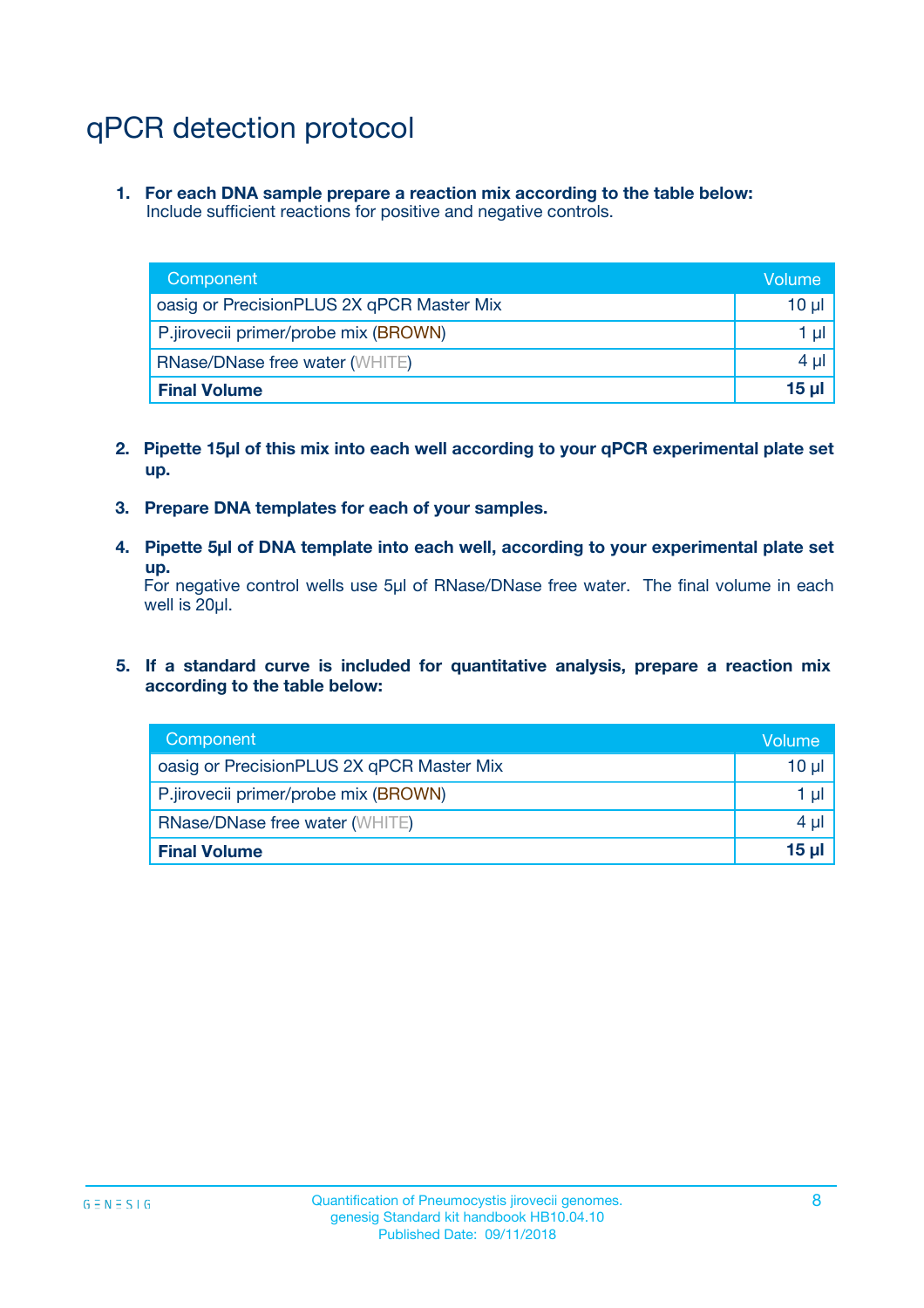### **6. Preparation of a standard curve dilution series.**

- 1) Pipette 90µl of template preparation buffer into 5 tubes and label 2-6
- 2) Pipette 10µl of Positive Control Template (RED) into tube 2
- 3) Vortex thoroughly
- 4) Change pipette tip and pipette 10µl from tube 2 into tube 3
- 5) Vortex thoroughly

Repeat steps 4 and 5 to complete the dilution series

| <b>Standard Curve</b>         | <b>Copy Number</b>     |
|-------------------------------|------------------------|
| Tube 1 Positive control (RED) | $2 \times 10^5$ per µl |
| Tube 2                        | $2 \times 10^4$ per µl |
| Tube 3                        | $2 \times 10^3$ per µl |
| Tube 4                        | $2 \times 10^2$ per µl |
| Tube 5                        | 20 per µl              |
| Tube 6                        | 2 per ul               |

7. Pipette 5µl of standard template into each well for the standard curve according to your experimental plate set up.

The final volume in each well is 20µl.

## qPCR amplification protocol

Amplification conditions using oasig or PrecisionPLUS2X qPCR Master Mix.

|             | <b>Step</b>       | <b>Time</b>     | Temp           |
|-------------|-------------------|-----------------|----------------|
|             | Enzyme activation | 2 min           | $95^{\circ}$ C |
| Cycling x50 | Denaturation      | 10 <sub>s</sub> | 95 $°C$        |
|             | DATA COLLECTION * | 60 s            | 60 °C          |

\* Fluorogenic data should be collected during this step through the FAM channel